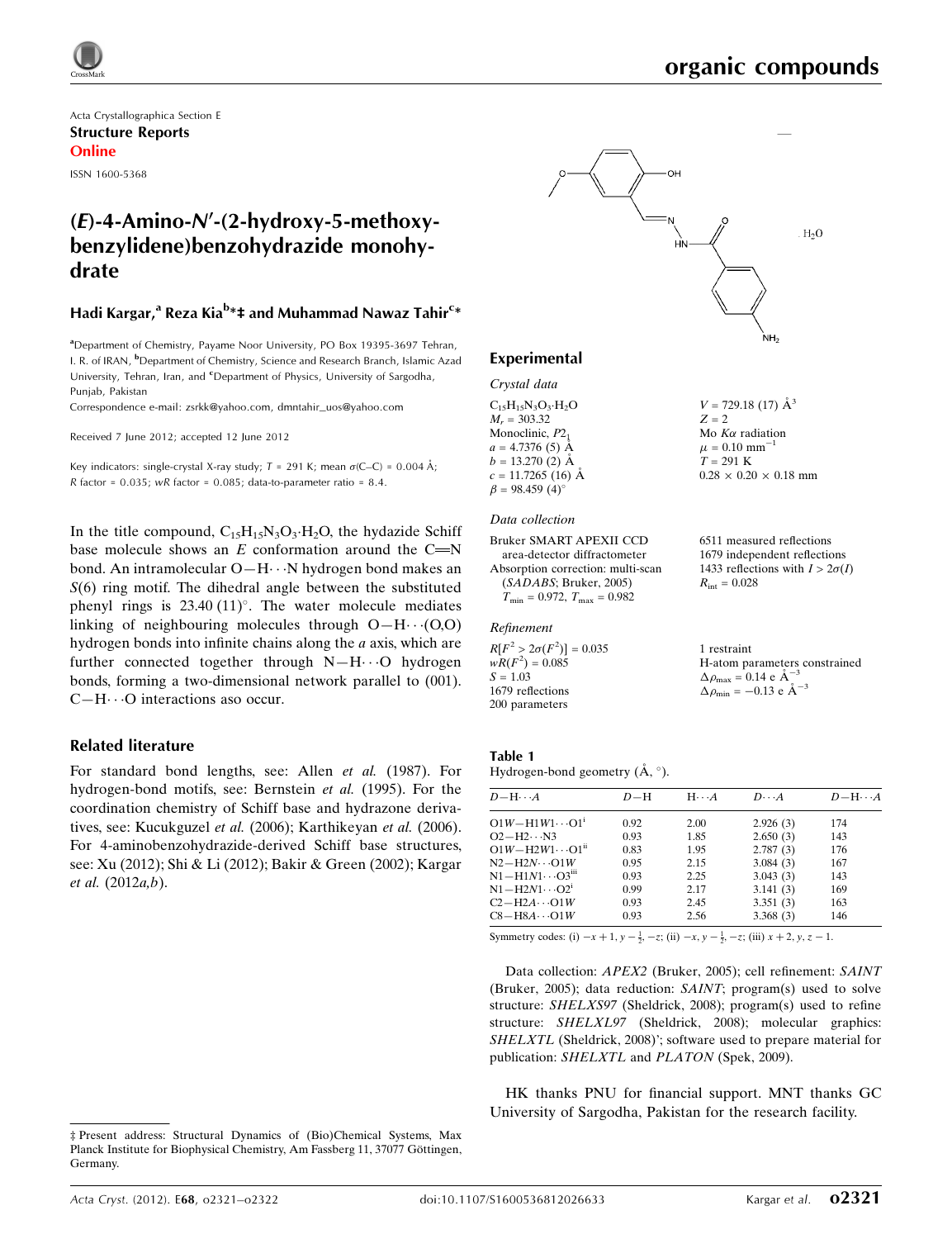Supplementary data and figures for this paper are available from the IUCr electronic archives (Reference: BQ2366).

### References

[Allen, F. H., Kennard, O., Watson, D. G., Brammer, L., Orpen, A. G. & Taylor,](http://scripts.iucr.org/cgi-bin/cr.cgi?rm=pdfbb&cnor=bq2366&bbid=BB1) R. (1987). [J. Chem. Soc. Perkin Trans. 2](http://scripts.iucr.org/cgi-bin/cr.cgi?rm=pdfbb&cnor=bq2366&bbid=BB1), pp. S1–19.

[Bakir, M. & Green, O. \(2002\).](http://scripts.iucr.org/cgi-bin/cr.cgi?rm=pdfbb&cnor=bq2366&bbid=BB2) Acta Cryst. C58, o263–o265.

- [Bernstein, J., Davis, R. E., Shimoni, L. & Chang, N.-L. \(1995\).](http://scripts.iucr.org/cgi-bin/cr.cgi?rm=pdfbb&cnor=bq2366&bbid=BB3) Angew. Chem. [Int. Ed. Engl.](http://scripts.iucr.org/cgi-bin/cr.cgi?rm=pdfbb&cnor=bq2366&bbid=BB3) 34, 1555–1573.
- Bruker (2005). APEX2, SAINT and SADABS[. Bruker AXS Inc., Madison,](http://scripts.iucr.org/cgi-bin/cr.cgi?rm=pdfbb&cnor=bq2366&bbid=BB4) [Wisconsin, USA.](http://scripts.iucr.org/cgi-bin/cr.cgi?rm=pdfbb&cnor=bq2366&bbid=BB4)
- [Kargar, H., Kia, R. & Tahir, M. N. \(2012](http://scripts.iucr.org/cgi-bin/cr.cgi?rm=pdfbb&cnor=bq2366&bbid=BB5)a). Acta Cryst. E68, o2118–o2119.
- [Kargar, H., Kia, R. & Tahir, M. N. \(2012](http://scripts.iucr.org/cgi-bin/cr.cgi?rm=pdfbb&cnor=bq2366&bbid=BB6)b). Acta Cryst. E68, o2120.
- [Karthikeyan, M. S., Prasad, D. J., Poojary, B., Bhat, K. S., Holla, B. S. &](http://scripts.iucr.org/cgi-bin/cr.cgi?rm=pdfbb&cnor=bq2366&bbid=BB7) [Kumari, N. S. \(2006\).](http://scripts.iucr.org/cgi-bin/cr.cgi?rm=pdfbb&cnor=bq2366&bbid=BB7) Bioorg. Med. Chem. 14, 7482–7489.
- [Kucukguzel, G., Kocatepe, A., De Clercq, E., Sahi, F. & Gulluce, M. \(2006\).](http://scripts.iucr.org/cgi-bin/cr.cgi?rm=pdfbb&cnor=bq2366&bbid=BB8) [Eur. J. Med. Chem.](http://scripts.iucr.org/cgi-bin/cr.cgi?rm=pdfbb&cnor=bq2366&bbid=BB8) 41, 353–359.
- [Sheldrick, G. M. \(2008\).](http://scripts.iucr.org/cgi-bin/cr.cgi?rm=pdfbb&cnor=bq2366&bbid=BB9) Acta Cryst. A64, 112–122.
- [Shi, Z.-F. & Li, J.-M. \(2012\).](http://scripts.iucr.org/cgi-bin/cr.cgi?rm=pdfbb&cnor=bq2366&bbid=BB10) Acta Cryst. E68, o1546–o1547.
- [Spek, A. L. \(2009\).](http://scripts.iucr.org/cgi-bin/cr.cgi?rm=pdfbb&cnor=bq2366&bbid=BB11) Acta Cryst. D65, 148–155.
- [Xu, S.-Q. \(2012\).](http://scripts.iucr.org/cgi-bin/cr.cgi?rm=pdfbb&cnor=bq2366&bbid=BB12) Acta Cryst. E68, o1320.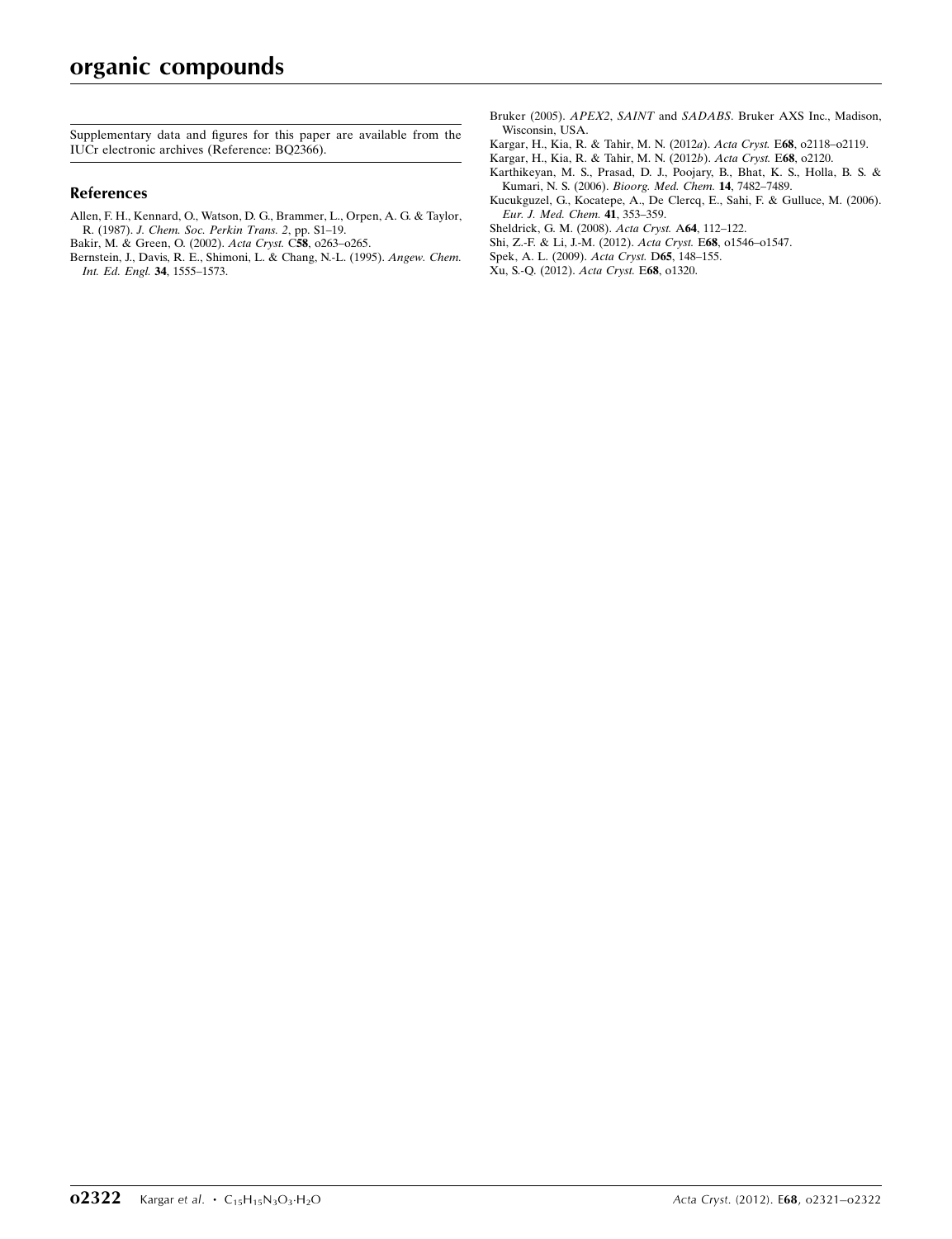# **supplementary materials**

*Acta Cryst.* (2012). E**68**, o2321–o2322 [doi:10.1107/S1600536812026633]

# **(***E***)-4-Amino-***N***′-(2-hydroxy-5-methoxybenzylidene)benzohydrazide monohydrate**

## **Hadi Kargar, Reza Kia and Muhammad Nawaz Tahir**

### **Comment**

Schiff bases are one of the most prevalent mixed-donor ligands in the field of coordination chemistry. They play an important role in the development of coordination chemistry related to catalysis and magnetism, and supramolecular architectures (Karthikeyan *et al.,* 2006; Kucukguzel *et al.,* 2006). Structures of Schiff bases derived from substituted 4 aminobenzohydrazide have been reported earlier (Kargar *et al.,* 2012*a,b*; Xu, 2012; Shi & Li, 2012; Bakir & Green, 2002). In order to explore the structure of the new Schiff base derivatives, the title compound was prepared and characterized crystallographically.

The asymmetric unit of the title compound, Fig. 1, comprises a molecule of the title hydazide Schiff base and a water molecule of crystallization. It shows *E* conformation around C═N bond. The bond lengths (Allen *et al.*, 1987) and angles are within normal ranges and are comparable to the related structures (Kargar *et al.,* 2012*a,b*; Xu, 2012; Shi & Li, 2012; Bakir & Green, 2002). Intramolecular O—H···N hydrogen bond makes *S(6)* ring motif (Bernstein *et al.,* 1995). The dihedral angle between the substituted phenyl rings is 23.40 (11)Å. The water molecule mediates linking of the neighboring molecules through O—H···(O, O) hydrogen bondings into infinite chains along the *a* axis which are further connected together through N—H···O hydrogen bonds, forming two-dimensional network parallel to  $(0\ 0\ 1)$  [Fig. 2].

### **Experimental**

The title compound was synthesized by adding 1 mmol of methyl 4-aminobenzoate to a solution of 5-methoxysalicylaldehyde (1 mmol) in methanol (30 ml). The mixture was refluxed with stirring for 50 min and after cooling to room temperature a light-yellow precipitate was filtered and washed with diethylether and dried in air. white prismatic crystals of the title compound, suitable for *X*-ray structure analysis, were recrystallized from ethanol by slow evaporation of the solvents at room temperature over several days.

### **Refinement**

The N- and O-bound H-atoms were located in a difference Fourier map and constrained to refine to the parent atoms with  $U_{\text{iso}}$  (H) = 1.2 or 1.5  $U_{\text{eq}}(N, O)$ , respectively, see Table 1. The rest of the H atoms were positioned by riding model approximation with C—H = 0.93 and  $U_{iso}$  (H) = k × U<sub>eq</sub>(C) with k = 1.2 for CH and 1.5 for CH<sub>3</sub>. In the absence of sufficient anomalous scattering 1437 Friedel pairs were merged.

### **Computing details**

Data collection: *APEX2* (Bruker, 2005); cell refinement: *SAINT* (Bruker, 2005); data reduction: *SAINT* (Bruker, 2005); program(s) used to solve structure: *SHELXS97* (Sheldrick, 2008); program(s) used to refine structure: *SHELXL97* (Sheldrick, 2008); molecular graphics: *SHELXTL* (Sheldrick, 2008)′; software used to prepare material for publication: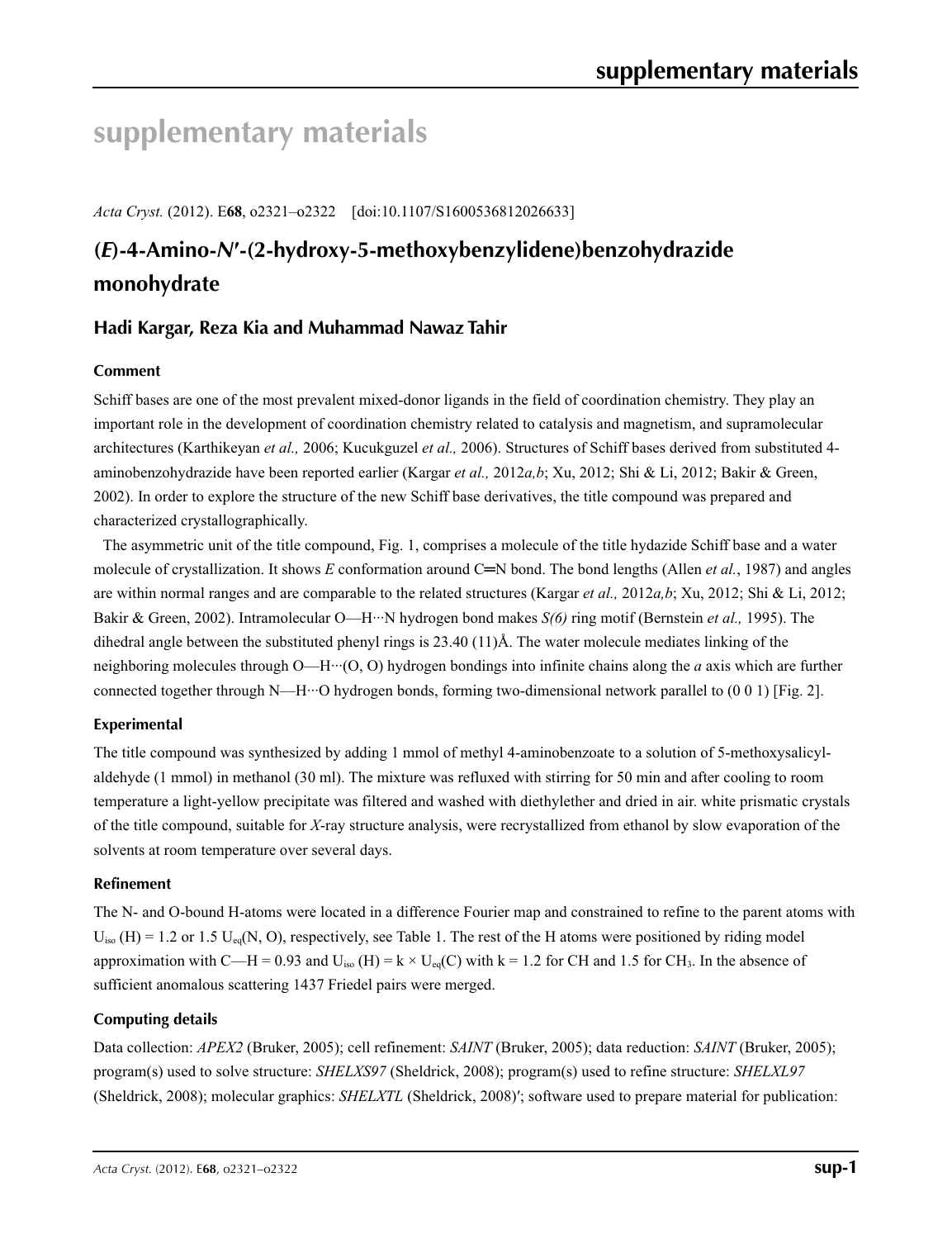*SHELXTL* (Sheldrick, 2008) and *PLATON* (Spek, 2009).



# **Figure 1**

A view of the molecular structure of the title compound, showing 40% probability displacement ellipsoids and the atomic numbering. The dashed lines shows the intramolecular hydrogen bonds.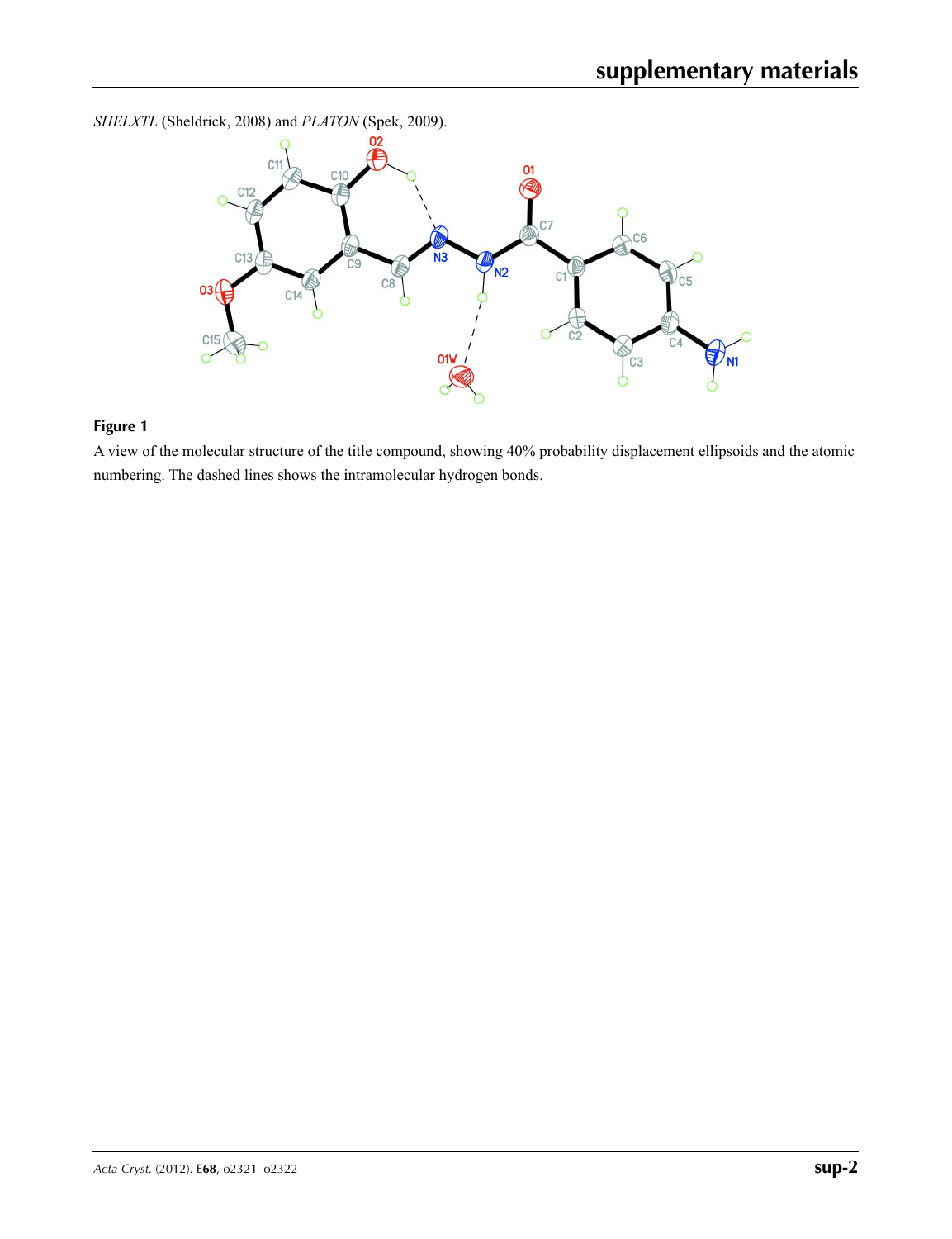

### **Figure 2**

A view along the *a* axis of crystal packing of the title compound, showing linking of molecules through the intermolecular N—H···O and O—H···O interactions (dashed lines), forming two-dimensional networks. Only the H atoms involved in the interactions are shown.

### **(***E***)-4-Amino-***N***′-(2-hydroxy-5-methoxybenzylidene)benzohydrazide monohydrate**

| Crystal data                      |                                        |
|-----------------------------------|----------------------------------------|
| $C_{15}H_{15}N_3O_3 \cdot H_2O$   | $F(000) = 320$                         |
| $M_r = 303.32$                    | $D_x = 1.381$ Mg m <sup>-3</sup>       |
| Monoclinic, $P2_1$                | Mo Ka radiation, $\lambda = 0.71073$ Å |
| Hall symbol: P 2yb                | Cell parameters from 873 reflections   |
| $a = 4.7376(5)$ Å                 | $\theta$ = 2.5–28.5°                   |
| $b = 13.270(2)$ Å                 | $\mu = 0.10$ mm <sup>-1</sup>          |
| $c = 11.7265$ (16) Å              | $T = 291$ K                            |
| $\beta$ = 98.459 (4) <sup>o</sup> | Prism, white                           |
| $V = 729.18(17)$ Å <sup>3</sup>   | $0.28 \times 0.20 \times 0.18$ mm      |
| $Z = 2$                           |                                        |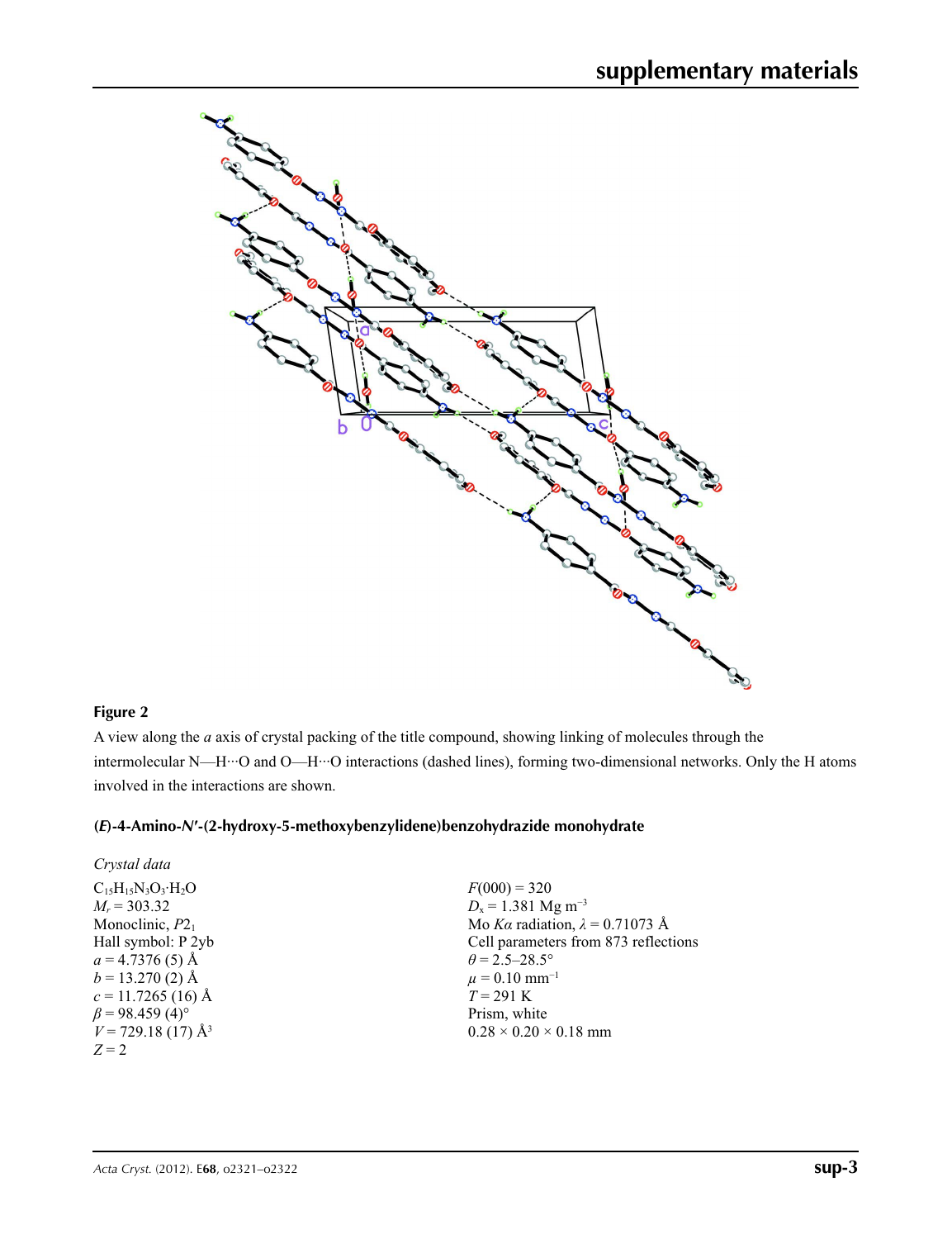*Data collection*

| Bruker SMART APEXII CCD area-detector<br>diffractometer<br>Radiation source: fine-focus sealed tube<br>Graphite monochromator<br>$\varphi$ and $\omega$ scans<br>Absorption correction: multi-scan<br>(SADABS; Bruker, 2005)<br>$T_{\min} = 0.972$ , $T_{\max} = 0.982$<br>Refinement | 6511 measured reflections<br>1679 independent reflections<br>1433 reflections with $I > 2\sigma(I)$<br>$R_{\rm int} = 0.028$<br>$\theta_{\text{max}} = 27.2^{\circ}, \theta_{\text{min}} = 1.8^{\circ}$<br>$h = -5 \rightarrow 6$<br>$k = -17 \rightarrow 17$<br>$l = -15 \rightarrow 15$ |
|---------------------------------------------------------------------------------------------------------------------------------------------------------------------------------------------------------------------------------------------------------------------------------------|-------------------------------------------------------------------------------------------------------------------------------------------------------------------------------------------------------------------------------------------------------------------------------------------|
| Refinement on $F^2$                                                                                                                                                                                                                                                                   | Secondary atom site location: difference Fourier                                                                                                                                                                                                                                          |
| Least-squares matrix: full                                                                                                                                                                                                                                                            | map                                                                                                                                                                                                                                                                                       |
| $R[F^2 > 2\sigma(F^2)] = 0.035$                                                                                                                                                                                                                                                       | Hydrogen site location: inferred from                                                                                                                                                                                                                                                     |
| $wR(F^2) = 0.085$                                                                                                                                                                                                                                                                     | neighbouring sites                                                                                                                                                                                                                                                                        |
| $S = 1.03$                                                                                                                                                                                                                                                                            | H-atom parameters constrained                                                                                                                                                                                                                                                             |
| 1679 reflections                                                                                                                                                                                                                                                                      | $w = 1/[\sigma^2(F_0^2) + (0.0414P)^2 + 0.0579P]$                                                                                                                                                                                                                                         |
| 200 parameters                                                                                                                                                                                                                                                                        | where $P = (F_o^2 + 2F_c^2)/3$                                                                                                                                                                                                                                                            |
| 1 restraint                                                                                                                                                                                                                                                                           | $(\Delta/\sigma)_{\text{max}}$ < 0.001                                                                                                                                                                                                                                                    |
| Primary atom site location: structure-invariant                                                                                                                                                                                                                                       | $\Delta \rho_{\text{max}} = 0.14 \text{ e } \text{\AA}^{-3}$                                                                                                                                                                                                                              |
| direct methods                                                                                                                                                                                                                                                                        | $\Delta\rho_{\rm min} = -0.13$ e Å <sup>-3</sup>                                                                                                                                                                                                                                          |

### *Special details*

**Geometry**. All esds (except the esd in the dihedral angle between two l.s. planes) are estimated using the full covariance matrix. The cell esds are taken into account individually in the estimation of esds in distances, angles and torsion angles; correlations between esds in cell parameters are only used when they are defined by crystal symmetry. An approximate (isotropic) treatment of cell esds is used for estimating esds involving l.s. planes.

**Refinement**. Refinement of  $F^2$  against ALL reflections. The weighted R-factor wR and goodness of fit S are based on  $F^2$ , conventional R-factors R are based on F, with F set to zero for negative  $F^2$ . The threshold expression of  $F^2 > 2 \text{sigma}(F^2)$  is used only for calculating R-factors(gt) etc. and is not relevant to the choice of reflections for refinement. R-factors based on  $F<sup>2</sup>$  are statistically about twice as large as those based on F, and R- factors based on ALL data will be even larger.

*Fractional atomic coordinates and isotropic or equivalent isotropic displacement parameters (Å<sup>2</sup>)* 

|                               | $\mathcal{X}$ | $\mathcal{Y}$ | $\boldsymbol{Z}$ | $U_{\rm iso}$ */ $U_{\rm eq}$ |  |
|-------------------------------|---------------|---------------|------------------|-------------------------------|--|
| O <sub>1</sub>                | 0.2636(4)     | 0.77661(14)   | $-0.05541(17)$   | 0.0508(5)                     |  |
| O <sub>2</sub>                | $-0.2127(4)$  | 0.80740(14)   | 0.21112(17)      | 0.0525(5)                     |  |
| H2                            | $-0.1070$     | 0.7823        | 0.1570           | $0.079*$                      |  |
| O <sub>3</sub>                | $-0.7483(4)$  | 0.51216(16)   | 0.43124(16)      | 0.0576(6)                     |  |
| O1W                           | 0.2220(4)     | 0.39655(14)   | 0.06445(17)      | 0.0554(5)                     |  |
| H1W1                          | 0.3915        | 0.3618        | 0.0655           | $0.083*$                      |  |
| H2W1                          | 0.0724        | 0.3628        | 0.0602           | $0.083*$                      |  |
| N1                            | 0.9460(5)     | 0.49031(19)   | $-0.3593(2)$     | 0.0563(6)                     |  |
| H <sub>1</sub> N <sub>1</sub> | 1.0085        | 0.5262        | $-0.4186$        | $0.084*$                      |  |
| H2N1                          | 1.0325        | 0.4284        | $-0.3229$        | $0.084*$                      |  |
| N2                            | 0.1583(4)     | 0.62403(16)   | 0.01294(17)      | 0.0385(5)                     |  |
| H2N                           | 0.1776        | 0.5530        | 0.0164           | $0.046*$                      |  |
| N <sub>3</sub>                | $-0.0003(4)$  | 0.66404(16)   | 0.09130(17)      | 0.0380(5)                     |  |
| C <sub>1</sub>                | 0.4541(4)     | 0.6311(2)     | $-0.1357(2)$     | 0.0343(5)                     |  |
| C <sub>2</sub>                | 0.5460(5)     | 0.53219(18)   | $-0.1196(2)$     | 0.0389(6)                     |  |
| H2A                           | 0.4945        | 0.4956        | $-0.0582$        | $0.047*$                      |  |
| C <sub>3</sub>                | 0.7107(5)     | 0.48700(19)   | $-0.1917(2)$     | 0.0424(6)                     |  |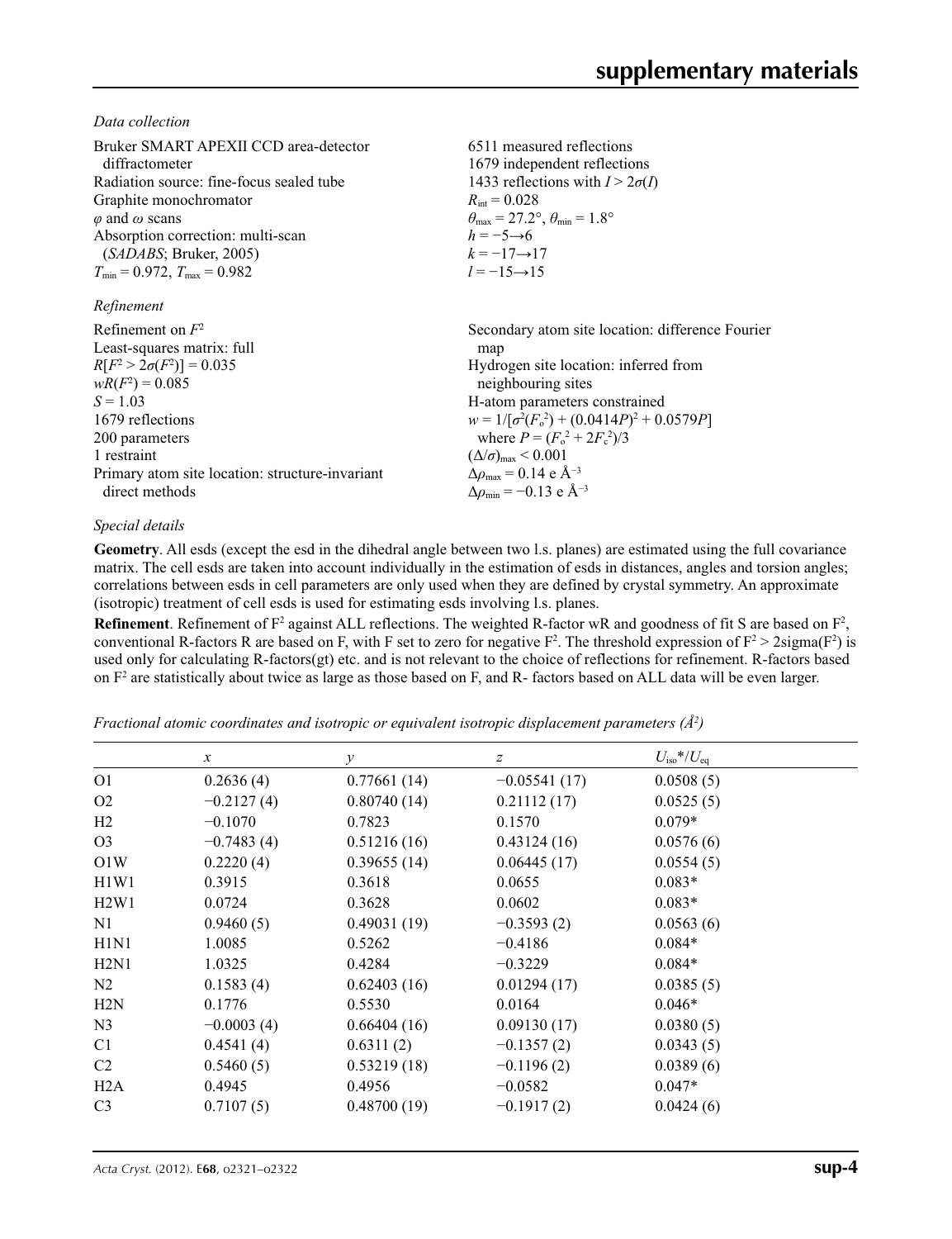| H <sub>3</sub> A  | 0.7718       | 0.4209      | $-0.1778$    | $0.051*$  |
|-------------------|--------------|-------------|--------------|-----------|
| C4                | 0.7876(5)    | 0.5391(2)   | $-0.2859(2)$ | 0.0409(6) |
| C <sub>5</sub>    | 0.6937(6)    | 0.6372(2)   | $-0.3037(2)$ | 0.0470(6) |
| H5A               | 0.7407       | 0.6732      | $-0.3664$    | $0.056*$  |
| C <sub>6</sub>    | 0.5309(5)    | 0.6824(2)   | $-0.2298(2)$ | 0.0439(6) |
| H <sub>6</sub> A  | 0.4714       | 0.7487      | $-0.2432$    | $0.053*$  |
| C7                | 0.2861(5)    | 0.68406(19) | $-0.0575(2)$ | 0.0359(5) |
| C8                | $-0.1204(5)$ | 0.59925(19) | 0.1497(2)    | 0.0388(6) |
| H8A               | $-0.0947$    | 0.5309      | 0.1370       | $0.047*$  |
| C9                | $-0.2965(5)$ | 0.6304(2)   | 0.2356(2)    | 0.0357(5) |
| C10               | $-0.3358(5)$ | 0.7308(2)   | 0.2623(2)    | 0.0386(5) |
| C11               | $-0.5064(5)$ | 0.7548(2)   | 0.3461(2)    | 0.0462(7) |
| H11A              | $-0.5315$    | 0.8219      | 0.3651       | $0.055*$  |
| C12               | $-0.6366(6)$ | 0.6808(2)   | 0.4005(2)    | 0.0459(7) |
| H12A              | $-0.7489$    | 0.6981      | 0.4562       | $0.055*$  |
| C13               | $-0.6028(5)$ | 0.5804(2)   | 0.3732(2)    | 0.0421(6) |
| C <sub>14</sub>   | $-0.4317(5)$ | 0.5551(2)   | 0.2919(2)    | 0.0404(6) |
| H <sub>14</sub> A | $-0.4058$    | 0.4877      | 0.2743       | $0.049*$  |
| C15               | $-0.7400(8)$ | 0.4101(3)   | 0.3976(3)    | 0.0687(9) |
| H15A              | $-0.8667$    | 0.3713      | 0.4372       | $0.103*$  |
| H15B              | $-0.5491$    | 0.3848      | 0.4169       | $0.103*$  |
| H15C              | $-0.7986$    | 0.4047      | 0.3159       | $0.103*$  |

*Atomic displacement parameters (Å2 )*

|                | $U^{11}$   | $U^{22}$   | $U^{33}$   | $U^{12}$      | $U^{13}$   | $U^{23}$      |
|----------------|------------|------------|------------|---------------|------------|---------------|
| O <sub>1</sub> | 0.0495(10) | 0.0383(11) | 0.0708(13) | 0.0017(8)     | 0.0294(9)  | $-0.0014(9)$  |
| O <sub>2</sub> | 0.0604(11) | 0.0439(11) | 0.0593(12) | $-0.0043(9)$  | 0.0290(10) | $-0.0038(9)$  |
| O <sub>3</sub> | 0.0680(13) | 0.0610(13) | 0.0512(12) | $-0.0032(10)$ | 0.0335(10) | 0.0064(9)     |
| O1W            | 0.0532(11) | 0.0398(10) | 0.0783(14) | $-0.0022(9)$  | 0.0271(10) | 0.0019(9)     |
| N1             | 0.0682(15) | 0.0580(15) | 0.0502(13) | 0.0072(13)    | 0.0343(12) | $-0.0005(12)$ |
| N2             | 0.0362(10) | 0.0410(11) | 0.0421(11) | 0.0000(10)    | 0.0183(9)  | $-0.0052(10)$ |
| N <sub>3</sub> | 0.0316(10) | 0.0471(12) | 0.0378(11) | 0.0012(9)     | 0.0138(8)  | $-0.0056(9)$  |
| C1             | 0.0305(11) | 0.0378(13) | 0.0363(12) | $-0.0033(10)$ | 0.0101(9)  | $-0.0029(10)$ |
| C <sub>2</sub> | 0.0437(13) | 0.0367(13) | 0.0406(13) | $-0.0007(11)$ | 0.0199(11) | 0.0026(10)    |
| C <sub>3</sub> | 0.0483(14) | 0.0364(14) | 0.0460(14) | 0.0041(11)    | 0.0182(12) | 0.0000(11)    |
| C4             | 0.0390(13) | 0.0484(15) | 0.0385(13) | $-0.0013(11)$ | 0.0161(11) | $-0.0050(11)$ |
| C <sub>5</sub> | 0.0570(15) | 0.0480(16) | 0.0407(14) | $-0.0011(13)$ | 0.0227(12) | 0.0104(12)    |
| C <sub>6</sub> | 0.0526(15) | 0.0372(14) | 0.0452(14) | 0.0025(12)    | 0.0184(12) | 0.0028(11)    |
| C7             | 0.0282(11) | 0.0386(14) | 0.0421(14) | $-0.0011(10)$ | 0.0093(10) | $-0.0026(11)$ |
| C8             | 0.0372(12) | 0.0430(14) | 0.0386(13) | 0.0039(10)    | 0.0135(10) | $-0.0034(10)$ |
| C9             | 0.0293(11) | 0.0459(14) | 0.0331(12) | 0.0025(11)    | 0.0084(9)  | $-0.0032(11)$ |
| C10            | 0.0365(13) | 0.0452(14) | 0.0356(12) | 0.0012(11)    | 0.0103(10) | $-0.0003(11)$ |
| C11            | 0.0495(15) | 0.0501(17) | 0.0412(14) | 0.0055(12)    | 0.0143(12) | $-0.0084(12)$ |
| C12            | 0.0466(14) | 0.0589(18) | 0.0353(13) | 0.0068(13)    | 0.0166(11) | $-0.0042(13)$ |
| C13            | 0.0413(14) | 0.0544(16) | 0.0326(13) | 0.0031(12)    | 0.0118(11) | 0.0027(12)    |
| C14            | 0.0422(13) | 0.0427(14) | 0.0391(13) | 0.0072(11)    | 0.0148(11) | $-0.0014(11)$ |
| C15            | 0.091(2)   | 0.0530(19) | 0.070(2)   | $-0.0032(17)$ | 0.0381(19) | 0.0106(16)    |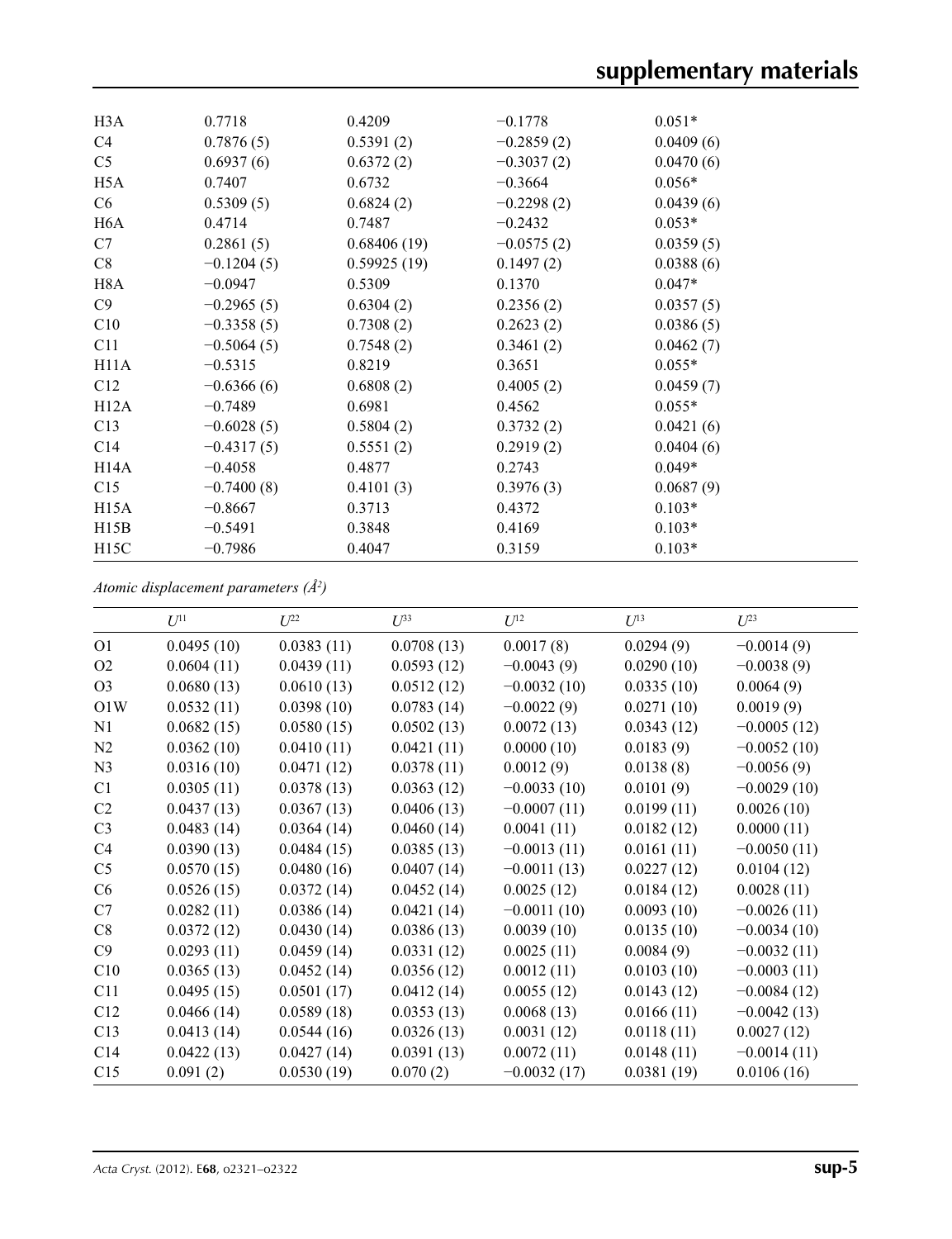*Geometric parameters (Å, º)*

| $O1-C7$          | 1.233(3) | $C3 - H3A$          | 0.9300   |  |
|------------------|----------|---------------------|----------|--|
| $O2 - C10$       | 1.355(3) | $C4 - C5$           | 1.383(4) |  |
| $O2-H2$          | 0.9261   | $C5-C6$             | 1.379(3) |  |
| $O3 - C13$       | 1.377(3) | $C5 - H5A$          | 0.9300   |  |
| $O3 - C15$       | 1.413(4) | $C6 - H6A$          | 0.9300   |  |
| $O1W - H1W1$     | 0.9247   | $C8-C9$             | 1.459(3) |  |
| $O1W - H2W1$     | 0.8339   | $C8 - H8A$          | 0.9300   |  |
| $N1 - C4$        | 1.383(3) | $C9 - C10$          | 1.387(4) |  |
| $N1 - H1N1$      | 0.9272   | $C9 - C14$          | 1.403(4) |  |
| $N1 - H2N1$      | 0.9864   | $C10 - C11$         | 1.398(3) |  |
| $N2-C7$          | 1.353(3) | $C11 - C12$         | 1.366(4) |  |
| $N2 - N3$        | 1.376(3) | $C11 - H11A$        | 0.9300   |  |
| $N2 - H2N$       | 0.9473   | $C12 - C13$         | 1.386(4) |  |
| $N3-C8$          | 1.284(3) | $C12-H12A$          | 0.9300   |  |
| $C1 - C2$        | 1.387(3) | $C13 - C14$         | 1.381(3) |  |
| $C1-C6$          | 1.390(3) | $C14 - H14A$        | 0.9300   |  |
| $C1-C7$          | 1.478(3) | $C15 - H15A$        | 0.9600   |  |
| $C2-C3$          | 1.370(3) | $C15 - H15B$        | 0.9600   |  |
| $C2 - H2A$       | 0.9300   | $C15 - H15C$        | 0.9600   |  |
| $C3-C4$          | 1.396(3) |                     |          |  |
|                  |          |                     |          |  |
| $C10 - 02 - H2$  | 110.2    | $O1 - C7 - C1$      | 122.8(2) |  |
| $C13 - 03 - C15$ | 117.1(2) | $N2 - C7 - C1$      | 115.4(2) |  |
| H1W1-O1W-H2W1    | 117.5    | $N3 - C8 - C9$      | 121.5(2) |  |
| $C4 - N1 - H1N1$ | 119.3    | $N3$ — $C8$ — $H8A$ | 119.3    |  |
| $C4 - N1 - H2N1$ | 110.4    | $C9-C8-H8A$         | 119.3    |  |
| H1N1-N1-H2N1     | 126.4    | $C10-C9-C14$        | 119.5(2) |  |
| $C7 - N2 - N3$   | 121.2(2) | $C10-C9-C8$         | 122.5(2) |  |
| $C7 - N2 - H2N$  | 124.2    | $C14-C9-C8$         | 118.0(2) |  |
| $N3 - N2 - H2N$  | 114.5    | $O2-C10-C9$         | 122.7(2) |  |
| $C8 - N3 - N2$   | 115.2(2) | $O2 - C10 - C11$    | 118.1(2) |  |
| $C2-C1-C6$       | 117.3(2) | $C9 - C10 - C11$    | 119.2(2) |  |
| $C2-C1-C7$       | 123.5(2) | $C12 - C11 - C10$   | 120.8(3) |  |
| $C6-C1-C7$       | 119.2(2) | $C12-C11-H11A$      | 119.6    |  |
| $C3-C2-C1$       | 121.7(2) | $C10-C11-H11A$      | 119.6    |  |
| $C3-C2-H2A$      | 119.1    | $C11 - C12 - C13$   | 120.6(2) |  |
| $C1-C2-H2A$      | 119.1    | $C11-C12-H12A$      | 119.7    |  |
| $C2-C3-C4$       | 120.7(2) | $C13 - C12 - H12A$  | 119.7    |  |
| $C2-C3-H3A$      | 119.7    | $O3 - C13 - C14$    | 124.7(3) |  |
| $C4-C3-H3A$      | 119.7    | $O3 - C13 - C12$    | 115.8(2) |  |
| $C5-C4-N1$       | 122.6(2) | $C14 - C13 - C12$   | 119.5(2) |  |
| $C5-C4-C3$       | 118.1(2) | $C13 - C14 - C9$    | 120.5(2) |  |
| $N1-C4-C3$       | 119.3(2) | $C13 - C14 - H14A$  | 119.8    |  |
| $C6-C5-C4$       | 120.8(2) | C9-C14-H14A         | 119.8    |  |
| $C6-C5-H5A$      | 119.6    | O3-C15-H15A         | 109.5    |  |
| $C4-C5-H5A$      | 119.6    | O3-C15-H15B         | 109.5    |  |
| $C5-C6-C1$       | 121.5(2) | H15A-C15-H15B       | 109.5    |  |
| $C5-C6-HA$       | 119.3    | O3-C15-H15C         | 109.5    |  |
|                  |          |                     |          |  |